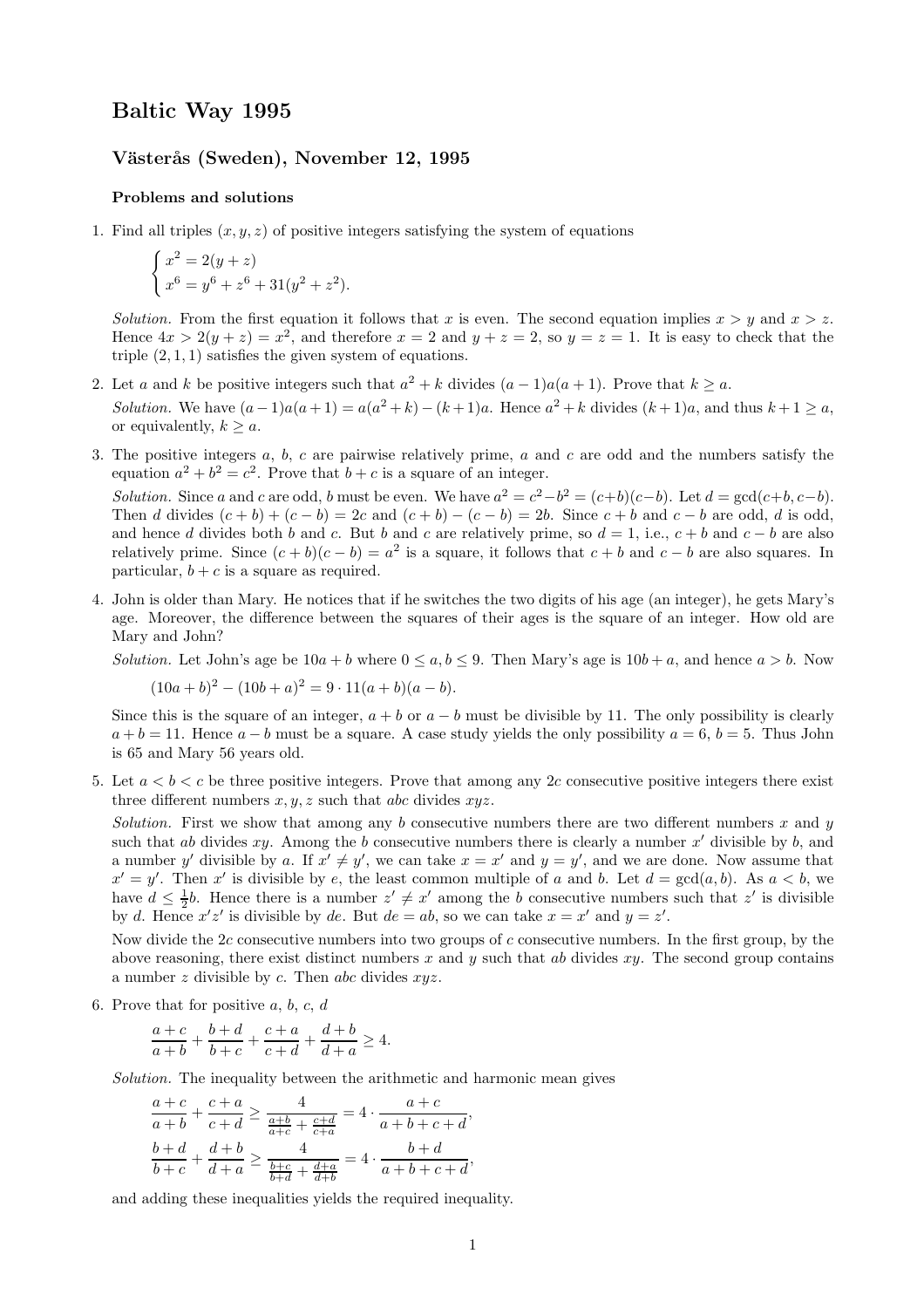7. Prove that  $\sin^3 18^\circ + \sin^2 18^\circ = 1/8$ .

Solution. We have

$$
\sin^3 18^\circ + \sin^2 18^\circ = \sin^2 18^\circ (\sin 18^\circ + \sin 90^\circ) = \sin^2 18^\circ \cdot 2 \sin 54^\circ \cos 36^\circ = 2 \sin^2 18^\circ \cos^2 36^\circ
$$

$$
= \frac{2 \sin^2 18^\circ \cos^2 18^\circ \cos^2 36^\circ}{\cos^2 18^\circ} = \frac{\sin^2 36^\circ \cos^2 36^\circ}{2 \cos^2 18^\circ} = \frac{\sin^2 72^\circ}{8 \cos^2 18^\circ} = \frac{1}{8}.
$$

8. The real numbers a, b and c satisfy the inequalities  $|a| \geq |b+c|$ ,  $|b| \geq |c+a|$  and  $|c| \geq |a+b|$ . Prove that  $a + b + c = 0.$ 

Solution. Squaring both sides of the given inequalities we get

$$
\begin{cases}\na^2 \ge (b+c)^2 \\
b^2 \ge (c+a)^2 \\
c^2 \ge (a+b)^2.\n\end{cases}
$$

Adding these three inequalities and rearranging, we get  $(a + b + c)^2 \leq 0$ . Clearly equality must hold, and we have  $a + b + c = 0$ .

.

9. Prove that

$$
\frac{1995}{2} - \frac{1994}{3} + \frac{1993}{4} - \dots - \frac{2}{1995} + \frac{1}{1996} = \frac{1}{999} + \frac{3}{1000} + \dots + \frac{1995}{1996}
$$

Solution. Denote the left-hand side of the equation by  $L$ , and the right-hand side by  $R$ . Then

$$
L = \sum_{k=1}^{1996} (-1)^{k+1} \left(\frac{1997}{k+1} - 1\right) = 1997 \cdot \sum_{k=1}^{1996} (-1)^{k+1} \cdot \frac{1}{k+1} = 1997 \cdot \sum_{k=1}^{1996} (-1)^{k} \cdot \frac{1}{k} + 1996,
$$
  

$$
R = \sum_{k=1}^{998} \left(\frac{2k+1996}{998+k} - \frac{1997}{998+k}\right) = 1996 - 1997 \cdot \sum_{k=1}^{998} \frac{1}{k+998}.
$$

We must verify that  $\sum_{k=1}^{1996} (-1)^{k-1} \cdot \frac{1}{k} = \sum_{k=1}^{998} \frac{1}{k+998}$ . But this follows from the calculation

$$
\sum_{k=1}^{1996} (-1)^{k-1} \cdot \frac{1}{k} = \sum_{k=1}^{1996} \frac{1}{k} - 2 \cdot \sum_{k=1}^{998} \frac{1}{2k} = \sum_{k=1}^{998} \frac{1}{k + 998}.
$$

10. Find all real-valued functions  $f$  defined on the set of all non-zero real numbers such that:

(i) 
$$
f(1) = 1
$$
,  
\n(ii)  $f\left(\frac{1}{x+y}\right) = f\left(\frac{1}{x}\right) + f\left(\frac{1}{y}\right)$  for all non-zero  $x, y, x + y$ ,  
\n(iii)  $(x+y)f(x+y) = xyf(x)f(y)$  for all non-zero  $x, y, x + y$ .

Solution. Substituting  $x = y = \frac{1}{2}z$  in (*ii*) we get

$$
f\left(\frac{1}{z}\right) = 2f\left(\frac{2}{z}\right) \tag{1}
$$

for all  $z \neq 0$ . Substituting  $x = y = \frac{1}{z}$  in *(iii)* yields

,

$$
\frac{2}{z}f(\frac{2}{z})=\frac{1}{z^2}\left(f(\frac{1}{z})\right)^2
$$

for all  $z \neq 0$ , and hence

$$
2f\left(\frac{2}{z}\right) = \frac{1}{z} \left(f\left(\frac{1}{z}\right)\right)^2. \tag{2}
$$

From  $(1)$  and  $(2)$  we get

$$
f(\tfrac{1}{z}) = \tfrac{1}{z} \left( f(\tfrac{1}{z}) \right)^2
$$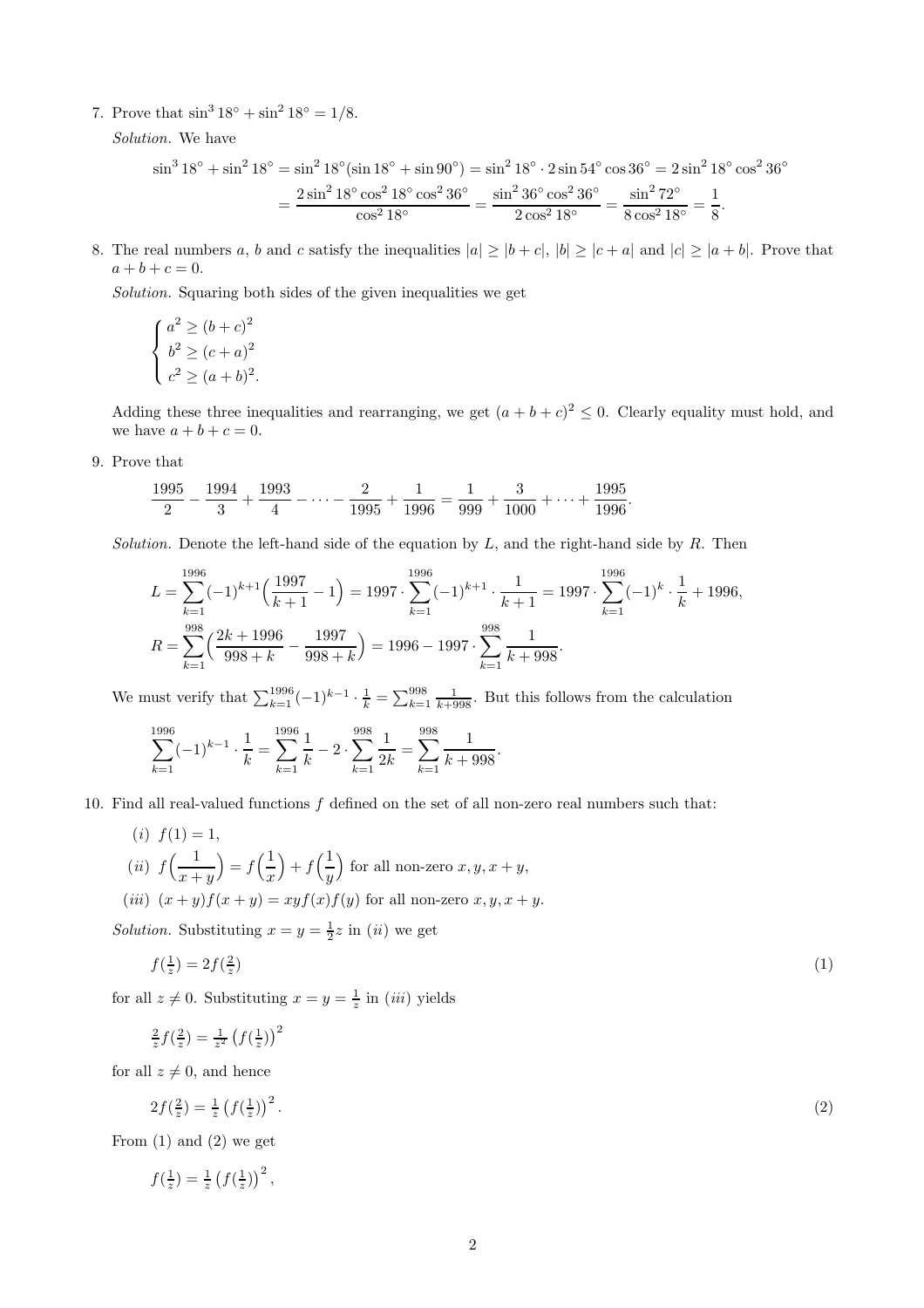or, equivalently,

$$
f(x) = x(f(x))^2
$$
\n(3)

for all  $x \neq 0$ . If  $f(x) = 0$  for some x, then by *(iii)* we would have

 $f(1) = (x + (1-x)) f(x + (1-x)) = (1-x) f(x) f(1-x) = 0,$ 

which contradicts the condition (i). Hence  $f(x) \neq 0$  for all x, and (3) implies  $xf(x) = 1$  for all x, and thus  $f(x) = \frac{1}{x}$ . It is easily verified that this function satisfies the given conditions.

11. In how many ways can the set of integers  $\{1, 2, \ldots, 1995\}$  be partitioned into three nonempty sets so that none of these sets contains two consecutive integers?

Solution. We construct the three subsets by adding the numbers successively, and disregard at first the condition that the sets must be non-empty. The numbers 1 and 2 must belong to two different subsets, say A and B. We then have two choices for each of the numbers 3, 4, ..., 1995, and different choices lead to different partitions. Hence there are  $2^{1993}$  such partitions, one of which has an empty part. The number of partitions satisfying the requirements of the problem is therefore  $2^{1993} - 1$ .

12. Assume we have 95 boxes and 19 balls distributed in these boxes in an arbitrary manner. We take six new balls at a time and place them in six of the boxes, one ball in each of the six. Can we, by repeating this process a suitable number of times, achieve a situation in which each of the 95 boxes contains an equal number of balls?

Solution. Since  $6 \cdot 16 = 96$ , we can put 16 times 6 balls in the boxes so that the number of balls in one of the boxes increases by two, while in all other boxes it increases by one. Repeating this procedure, we can either diminish the difference between the number of balls in the box which has most balls and the number of balls in the box with the least number of balls, or diminish the number of boxes having the least number of balls, until all boxes have the same number of balls.

13. Consider the following two person game. A number of pebbles are situated on the table. Two players make their moves alternately. A move consists of taking off the table  $x$  pebbles where  $x$  is the square of any positive integer. The player who is unable to make a move loses. Prove that there are infinitely many initial situations in which the second player can win no matter how his opponent plays.

Solution. Suppose that there is an  $n$  such that the first player always wins if there are initially more than *n* pebbles. Consider the initial situation with  $n^2 + n + 1$  pebbles. Since  $(n + 1)^2 > n^2 + n + 1$ , the first player can take at most  $n^2$  pebbles, leaving at least  $n+1$  pebbles on the table. By the assumption, the second player now wins. This contradiction proves that there are infinitely many situations in which the second player wins no matter how the first player plays.

14. There are  $n$  fleas on an infinite sheet of triangulated paper. Initially the fleas are in different small triangles, all of which are inside some equilateral triangle consisting of  $n^2$  small triangles (see Figure 1 for a possible initial configuration with  $n = 5$ ). Once a second each flea jumps from its triangle to one of the three small triangles as indicated in the figure. For which positive integers  $n$  does there exist an initial configuration such that after a finite number of jumps all the  $n$  fleas can meet in a single small triangle?



Figure 1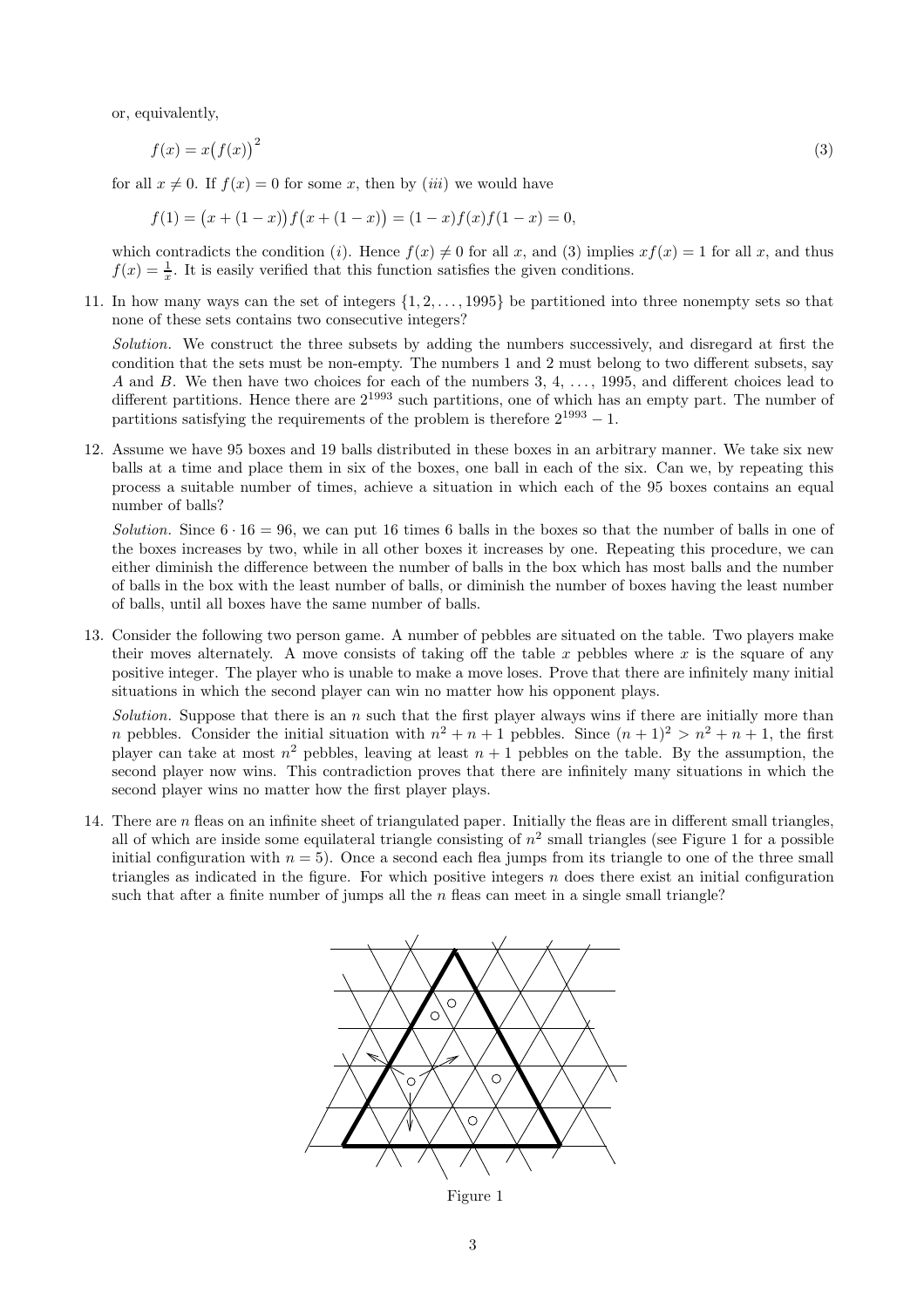Solution. The small triangles can be coloured in four colours as shown in Figure 2. Then each flea can only reach triangles of a single colour. Moreover, number the horizontal rows are numbered as in Figure 2, and note that with each move a flea jumps from a triangle in an even-numbered row to a triangle in an odd-numbered row, or vice versa. Hence, if all the fleas are to meet in one small triangle, then they must initially be located in triangles of the same colour and in rows of the same parity. On the other hand, if these conditions are met, then the fleas can end up all in some designated triangle (of the right colour and parity). When a flea reaches this triangle, it can jump back and forth between the designated triangle and one of its neighbours until the other fleas arrive.

It remains to find the values of n for which the big triangle contains at least n small triangles of one colour, in rows of the same parity. For any odd *n* there are at least  $1+2+\cdots+\frac{n+1}{2}=\frac{1}{8}(n^2+4n+3)\geq n$  such triangles. For even  $n \ge 6$  we also have at least  $1 + 2 + \cdots + \frac{n}{2} = \frac{1}{8}(n^2 + 2n) \ge n$  triangles of the required kind. Finally, it is easy to check that for  $n = 2$  and  $n = 4$  the necessary set of small triangles cannot be found.

Hence it is possible for the fleas to meet in one small triangle for all  $n$  except 2 and 4.



Figure 2

15. A polygon with  $2n + 1$  vertices is given. Show that it is possible to label the vertices and midpoints of the sides of the polygon, using all the numbers 1, 2,  $\dots$ ,  $4n+2$ , so that the sums of the three numbers assigned to each side are all equal.

Solution. First, label the midpoints of the sides of the polygon with the numbers 1, 2, ...,  $2n + 1$ , in clockwise order. Then, beginning with the vertex between the sides labelled by 1 and 2, label every second vertex in clockwise order with the numbers  $4n + 2$ ,  $4n + 1$ , ...,  $2n + 2$ .

16. In the triangle ABC, let  $l$  be the bisector of the external angle at C. The line through the midpoint O of the segment AB parallel to l meets the line AC at E. Determine  $|CE|$ , if  $|AC| = 7$  and  $|CB| = 4$ .

Solution. Let F be the intersection point of l and the line AB. Since  $|AC| > |BC|$ , the point E lies on the segment AC, and F lies on the ray AB. Let the line through B parallel to AC meet  $CF$  at G. Then the triangles AFC and BFG are similar. Moreover, we have  $\angle BGC = \angle BCG$ , and hence the triangle CBG is isosceles with  $|BC| = |BG|$ . Hence  $\frac{|FA|}{|FB|} = \frac{|AC|}{|BG|} = \frac{|AC|}{|BC|} = \frac{7}{4}$ . Therefore  $\frac{|AO|}{|AF|} = \frac{3}{2}/7 = \frac{3}{14}$ . Since the triangles ACF and AEO are similar,  $\frac{|AE|}{|AC|} = \frac{|AO|}{|AF|} = \frac{3}{14}$ , whence  $|AE| = \frac{3}{2}$  and  $|EC| = \frac{11}{2}$ .

17. Prove that there exists a number  $\alpha$  such that for any triangle ABC the inequality

 $\max(h_A, h_B, h_C) \leq \alpha \cdot \min(m_A, m_B, m_C)$ 

holds, where  $h_A$ ,  $h_B$ ,  $h_C$  denote the lengths of the altitudes and  $m_A$ ,  $m_B$ ,  $m_C$  denote the lengths of the medians. Find the smallest possible value of  $\alpha$ .

Solution. Let  $h = \max(h_A, h_B, h_C)$  and  $m = \min(m_A, m_B, m_C)$ . If the longest height and the shortest median are drawn from the same vertex, then obviously  $h \leq m$ . Now let the longest height and shortest median be AD and BE, respectively, with  $|AD| = h$  and  $|BE| = m$ . Let F be the point on the line BC such that EF is parallel to AD. Then  $m = |EB| \geq |EF| = \frac{h}{2}$ , whence  $h \leq 2m$ . For an example with  $h = 2m$ , consider a triangle where D lies on the ray CB with  $|CB| = |BD|$ . Hence the smallest such value is  $\alpha = 2$ .

18. Let M be the midpoint of the side AC of a triangle ABC and let H be the foot point of the altitude from B. Let P and Q be the orthogonal projections of A and C on the bisector of angle B. Prove that the four points  $M, H, P$  and  $Q$  lie on the same circle.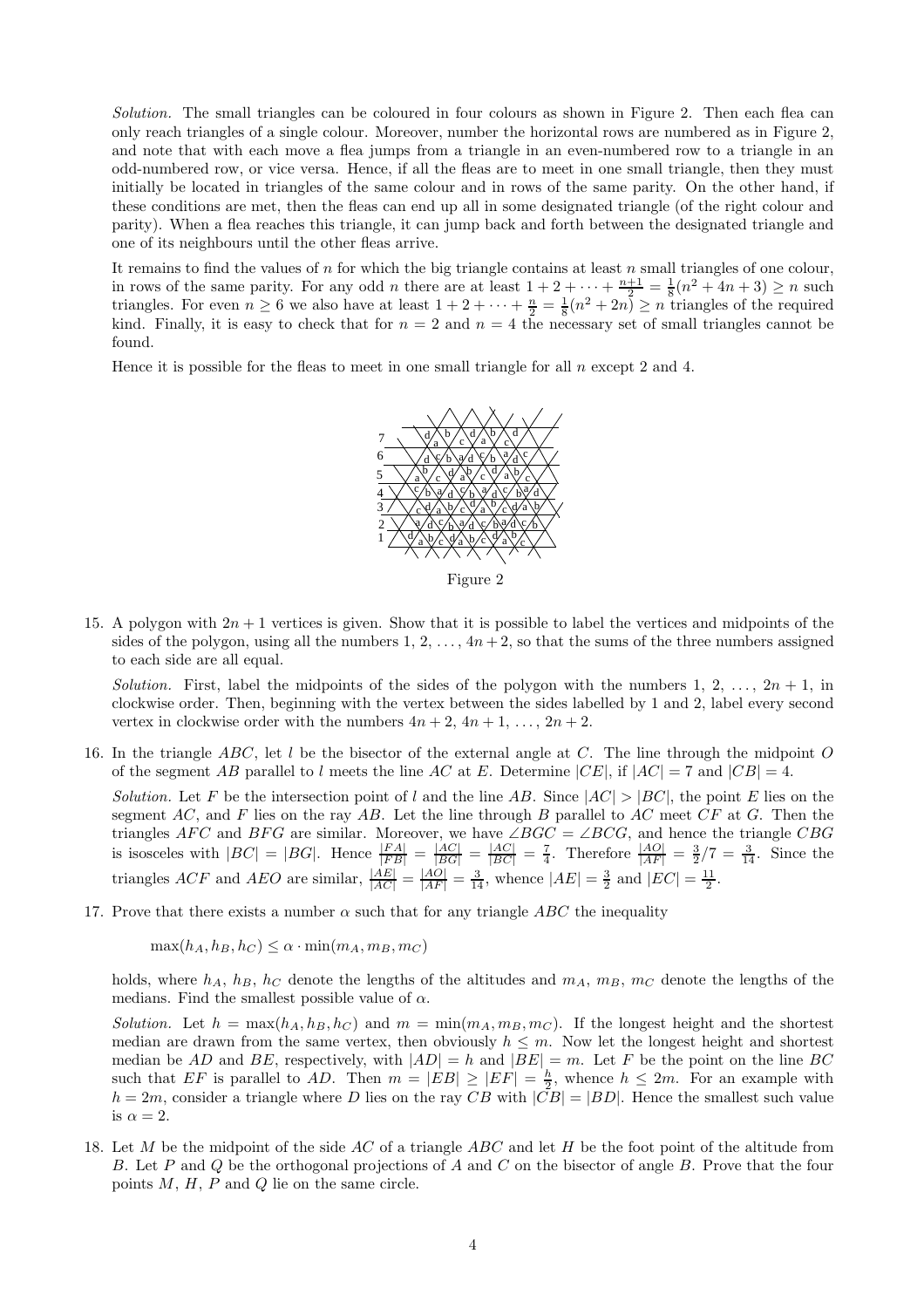Solution. If  $|AB| = |BC|$ , the points M, H, P and Q coincide and the circle degenerates to a point. We will assume that  $|AB| < |BC|$ , so that P lies inside the triangle ABC, and Q lies outside of it.

Let the line AP intersect BC at P<sub>1</sub>, and let CQ intersect AB at Q<sub>1</sub>. Then  $|AP| = |PP_1|$  (since  $\triangle APB \cong$  $\triangle P_1PB$ , and therefore MP || BC. Similarly, MQ || AB. Therefore ∠AMQ = ∠BAC. We have two cases:

- (i) ∠BAC  $\leq 90^{\circ}$ . Then A, H, P and B lie on a circle in this order. Hence ∠HPQ = 180° ∠HPB =  $\angle BAC = \angle HMQ$ . Therefore H, P, M and Q lie on a circle.
- (ii) ∠BAC > 90°. Then A, H, B and P lie on a circle in this order. Hence ∠HPQ = 180° ∠HPB =  $180° - \angle HAB = \angle BAC = \angle HMQ$ , and therefore H, P, M and Q lie on a circle.



19. The following construction is used for training astronauts: A circle  $C_2$  of radius  $2R$  rolls along the inside of another, fixed circle  $C_1$  of radius  $nR$ , where n is an integer greater than 2. The astronaut is fastened to a third circle  $C_3$  of radius R which rolls along the inside of circle  $C_2$  in such a way that the touching point of the circles  $C_2$  and  $C_3$  remains at maximum distance from the touching point of the circles  $C_1$  and  $C_2$  at all times (see Figure 3).

How many revolutions (relative to the ground) does the astronaut perform together with the circle  $C_3$  while the circle  $C_2$  completes one full lap around the inside of circle  $C_1$ ?

Solution. Consider a circle  $C_4$  with radius R that rolls inside  $C_2$  in such a way that the two circles always touch in the point opposite to the touching point of  $C_2$  and  $C_3$ . Then the circles  $C_3$  and  $C_4$  follow each other and make the same number of revolutions, and so we will assume that the astronaut is inside the circle  $C_4$  instead. But the touching point of  $C_2$  and  $C_4$  coincides with the touching point of  $C_1$  and  $C_2$ . Hence the circles  $C_4$  and  $C_1$  always touch each other, and we can disregard the circle  $C_2$  completely.

Suppose the circle  $C_4$  rolls inside  $C_1$  in counterclockwise direction. Then the astronaut revolves in clockwise direction. If the circle  $C_4$  had rolled along a straight line of length  $2\pi nR$  (instead of the inside of  $C_1$ ), the circle  $C_4$  would have made n revolutions during its movement. As the path of the circle  $C_4$  makes a 360◦ counterclockwise turn itself, the total number of revolutions of the astronaut relative to the ground is  $n-1$ .

**Remark:** The radius of the intermediate circle  $C_2$  is irrelevant. Moreover, for any number of intermediate circles the answer remains the same, depending only on the radii of the outermost and innermost circles.

20. Prove that if both coordinates of every vertex of a convex pentagon are integers, then the area of this pentagon is not less than  $\frac{5}{2}$ .

Solution. There are two vertices  $A_1$  and  $A_2$  of the pentagon that have their first coordinates of the parity, and their second coordinates of the same parity. Therefore the midpoint  $M$  of  $A_1A_2$  has integer coordinates. There are two possibilities:

 $(i)$  The considered vertices are not consecutive. Then M lies inside the pentagon (because it is convex) and is the common vertex of five triangles having as their bases the sides of the pentagon. The area of any one of these triangles is not less than  $\frac{1}{2}$ , so the area of the pentagon is at least  $\frac{5}{2}$ .